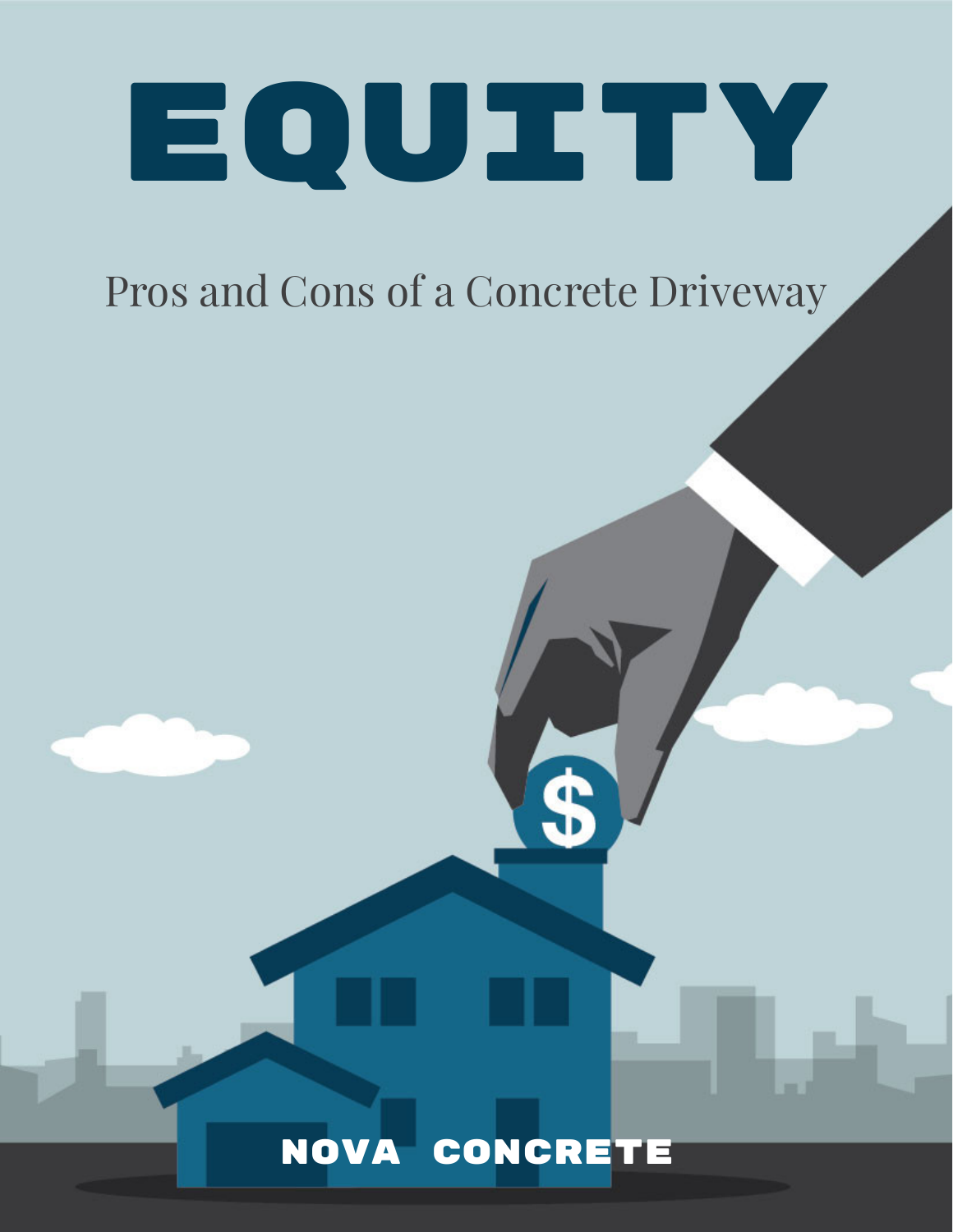Concrete is a favored material for [driveways](https://novaconcrete.us/our-services/concrete-driveway/), and for good reason. Concrete slabs are very strong and durable, and they require very little maintenance. The combined strength and longevity make concrete a relatively good value for large areas of paving. As a driveway surface, concrete is more expensive than [gravel](https://novaconcrete.us/) and [asphalt](https://novaconcrete.us/), but it is considerably less expensive than a driveway made with brick, cobblestone, or concrete [pavers](https://novaconcrete.us/)—and it typically outlasts all of these.

Although plain concrete can be rather dull in appearance, concrete can also be colored and stamped to create a unique and attractive surface.

### Concrete as a Building Material

Concrete is sometimes [mistakenly](https://novaconcrete.us/) known as cement, but in reality, the term *cement* refers to just one component that makes up concrete. Concrete is a composite material made up of various types of stone aggregate that are held together with a mixture of water and lime-based binder—usually Portland cement. The cement itself is a pulverized powder made from limestone and clay. The size of the aggregate in the concrete mixture can vary, depending on the intended use of the concrete. For typical structural construction used, concrete is formed with gravelsized aggregates, but for finer work and smoother finished surfaces, finer sands can be used as the aggregate. The typical mixture used in driveway slabs, sidewalks, and other paving surfaces usually uses a mixture of aggregate ranging from gravel to sand-sized particles.

When first mixed, concrete is a pourable slurry that can be shaped to whatever form is required. It then gradually hardens as the concrete cures. The hardening process continues for many months—even years—although a few days of [curing](https://novaconcrete.us/) make it hard enough for most uses.

In many applications, concrete is strengthened by placing steel metal reinforcement wire or rebar within the slab. Other ingredients can also be added during mixing, such as agents that improve strength or slow drying time.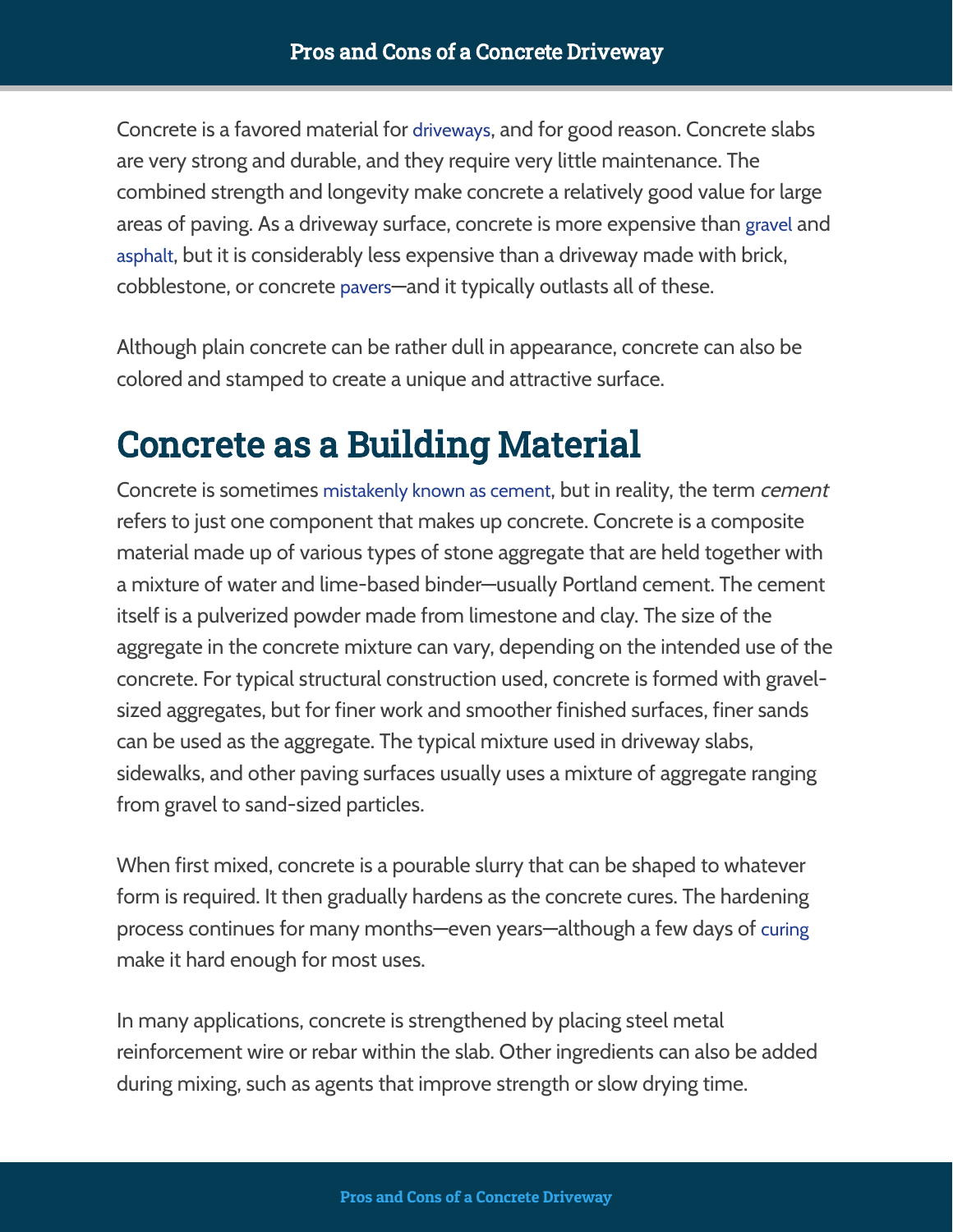#### Installation

Although it is possible for a homeowner to pour a concrete driveway themselves, it is quite hard work. Time is a critical element because once the concrete is poured, it begins to harden very quickly. For this reason, it is usually left to professionals who can excavate, prepare forms, pour the concrete, and finish the surface quickly. A professional crew can do the entire project in a couple of days, while a homeowner takes usually a week or more for excavation and preparation alone, and another very long day for pouring and finishing. For the homeowner intrepid enough to pour his own concrete, having a group of willing and ablebodied helpers on hand is essential.

Installing a concrete driveway starts with removing grass and other vegetation and ensuring a stable soil foundation. Wood forms are then installed around the perimeter of the intended driveway. A base of class-5 gravel at least 4 inches thick is added, graded, and compacted. Reinforcement material is added just above the packed gravel base, consisting of a steel wire grid or metal rebar laid in a criss-cross pattern across the area.

The driveway is now ready for the concrete pour. This generally involves a crew of several people working quickly to fill the forms with wet concrete as it is delivered from a ready-mix vendor and then to quickly finish the surface. The finishing crew should also ensure an adequate number of expansion joints—grooves formed across the wet surface at prescribed intervals to allow the slab to shift and break at controlled places. Without expansion grooves, a slab can fragment randomly under the effect of natural settling and shifting.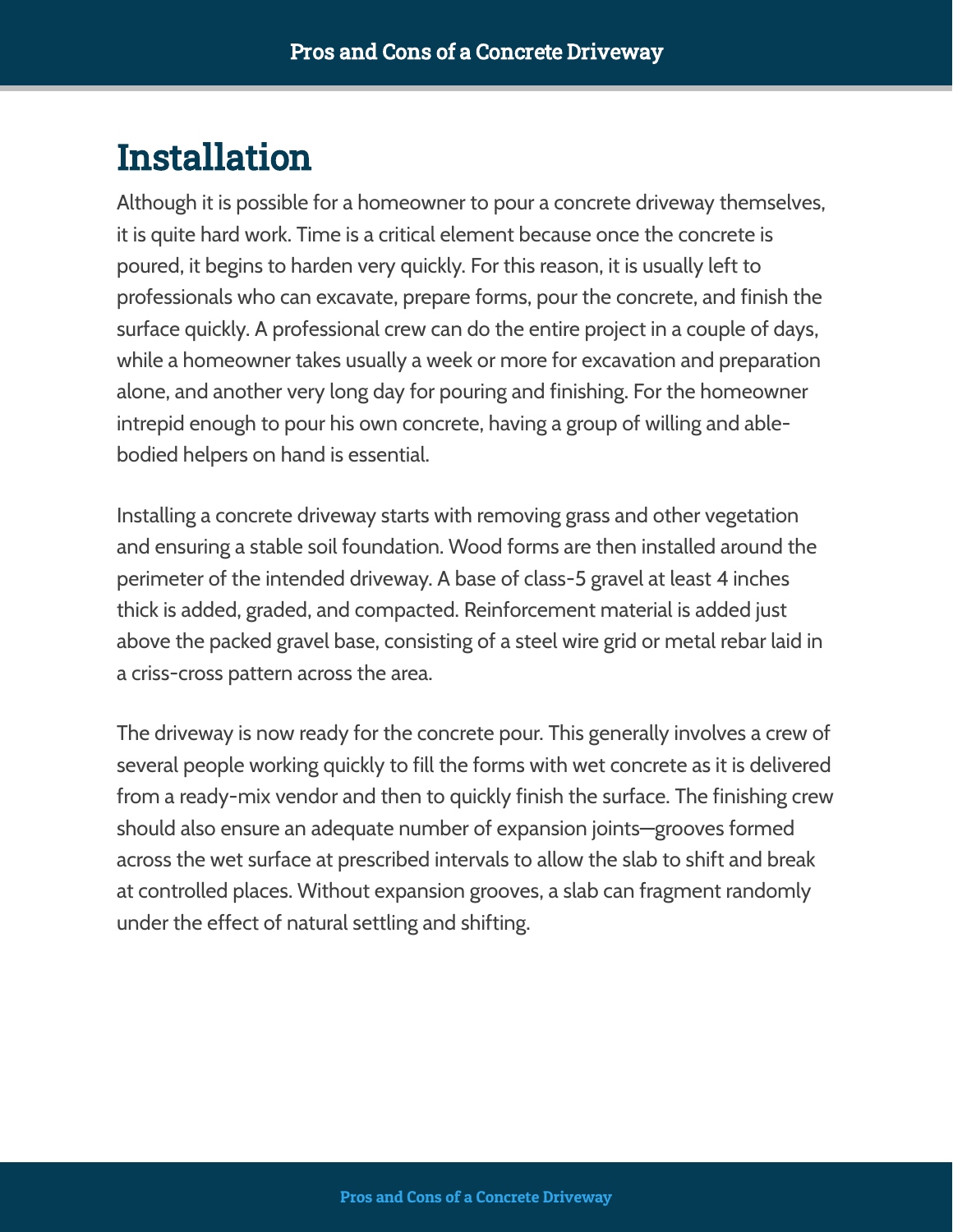A key part of the finishing process is *floating* the concrete. After the concrete is poured and smoothed, the finishing crew uses a variety of tools to work the surface of the concrete, drawing the cement and finer particles to the surface through capillary action to create an attractive, smoother surface. The amount of floating determined how smooth the surface will be, and there is considerable craft involved in doing so because excessive floating will weaken the surface and cause it to flake, while too little will leave the slab with a rough, industrial look. This is also the time when a skilled crew can impart decorative finishes and colors to the surface of the slab.

One of the most important parts of a concrete driveway installation begins after all of the above work is done—the curing. Concrete doesn't dry out; rather, it undergoes a slow chemical process that hardens and strengthens the material. It is very important that this curing process occurs under the best of circumstances. That begins with the weather. Ideal curing weather is about 70 degrees with a surface that is kept damp but not wet. In cool weather, curing will take longer. In hot weather, the surface should be dampened regularly with water to slow down the curing time.

Wait at least a week before driving on the new driveway, and at least a month before parking heavy vehicles on the [driveway.](https://novaconcrete.us/our-services/concrete-driveway/) Wait a month or two before sealing . the concrete

### Maintenance

Many people look at concrete driveways as being virtually maintenance free, but to best ensure long life, it does pay to keep the driveway clean and sealed. A good scrubbing with a hose and stiff brush will usually handle the cleaning, while concrete sealer will add a layer of protection. Sealer should be applied at least once a year. If you live in snow country, the best time to seal a driveway is in the fall to ensure that the slab will stand up to road salts and harsh winter weather.

## Longevity and Costs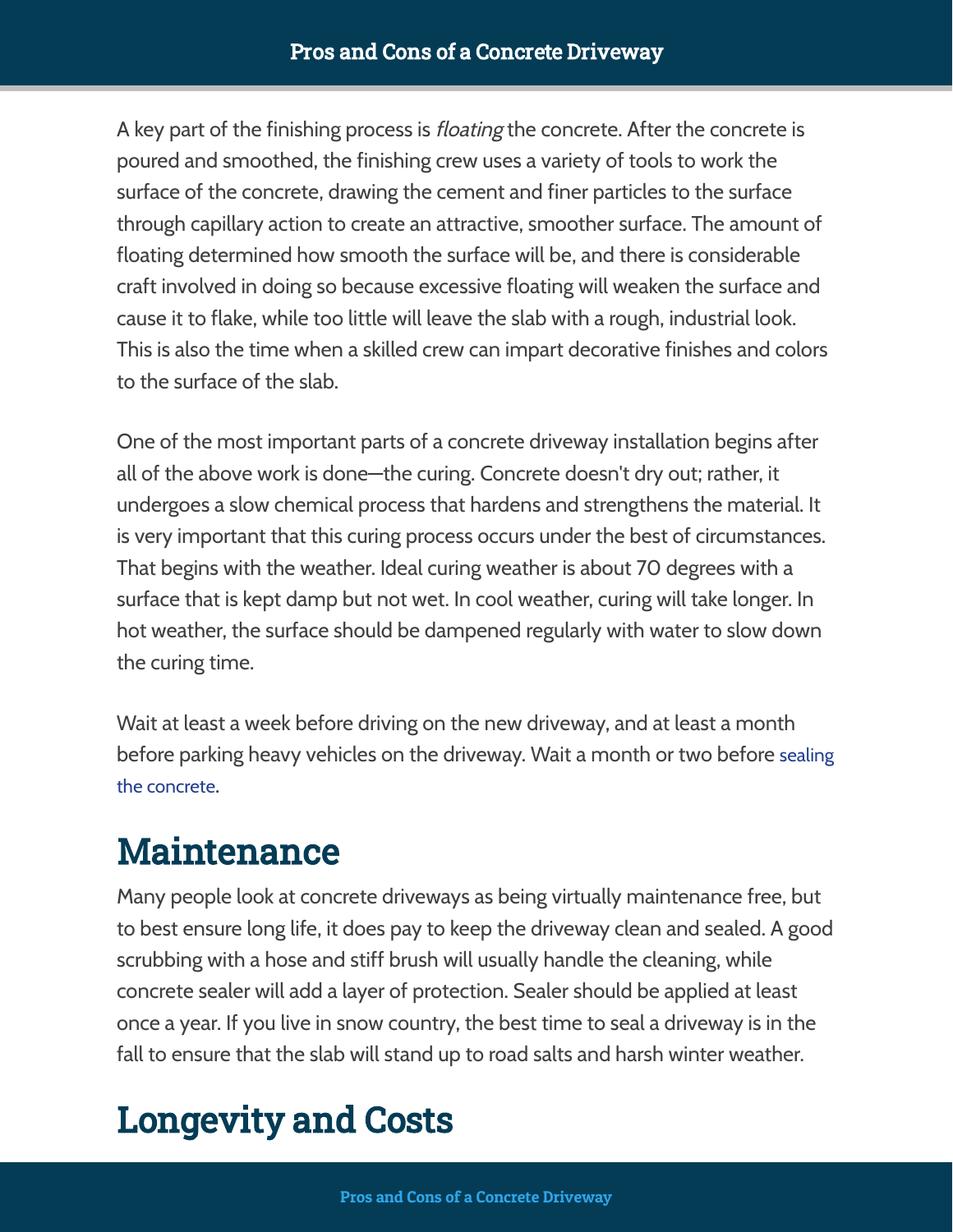Concrete driveways generally remain functional for 25 to 50 years, depending on how well built they were and how well they have been maintained. A basic concrete driveway installed over a gravel base by a professional crew will cost \$4 to \$10 per square foot. The national average is about \$6 per square foot, making the cost of a 16 x 38 driveway about \$3900. These costs can nearly double, however, if you decide to go with a colored or stamped finish. Expect to pay slightly more if there is demolition of a previous slab involved.

#### Pros

- Concrete is a relatively affordable option when you consider longevity. You may need to have a driveway done only once during the time you own your home.
- Concrete is an exceedingly durable surface. When well installed and well cared for, a concrete slab can last 50 years or more.
- Concrete driveways are very strong. Well installed with the proper base and reinforcement, they will stand up to the heaviest vehicles you are likely to drive.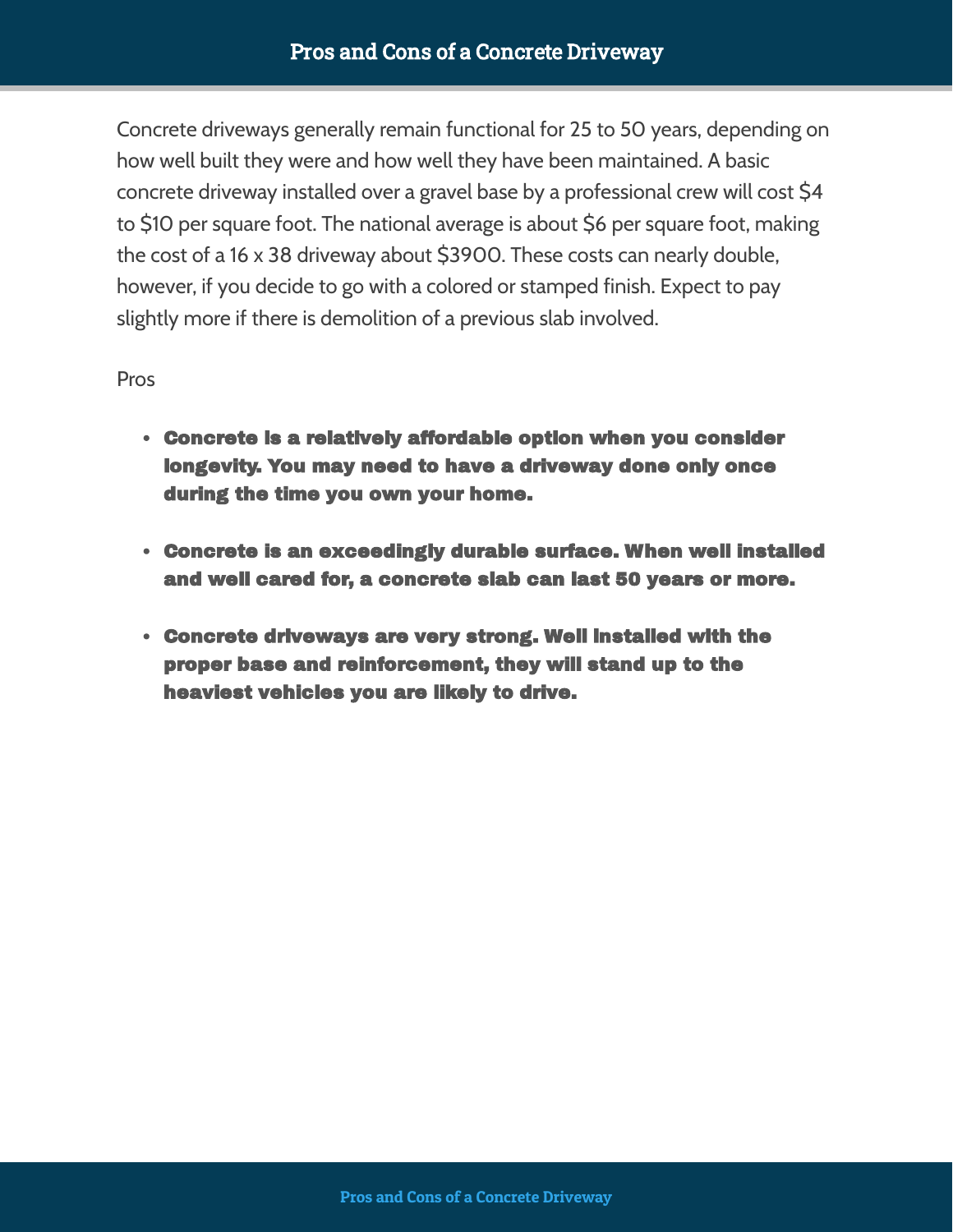#### Pros and Cons of a Concrete Driveway

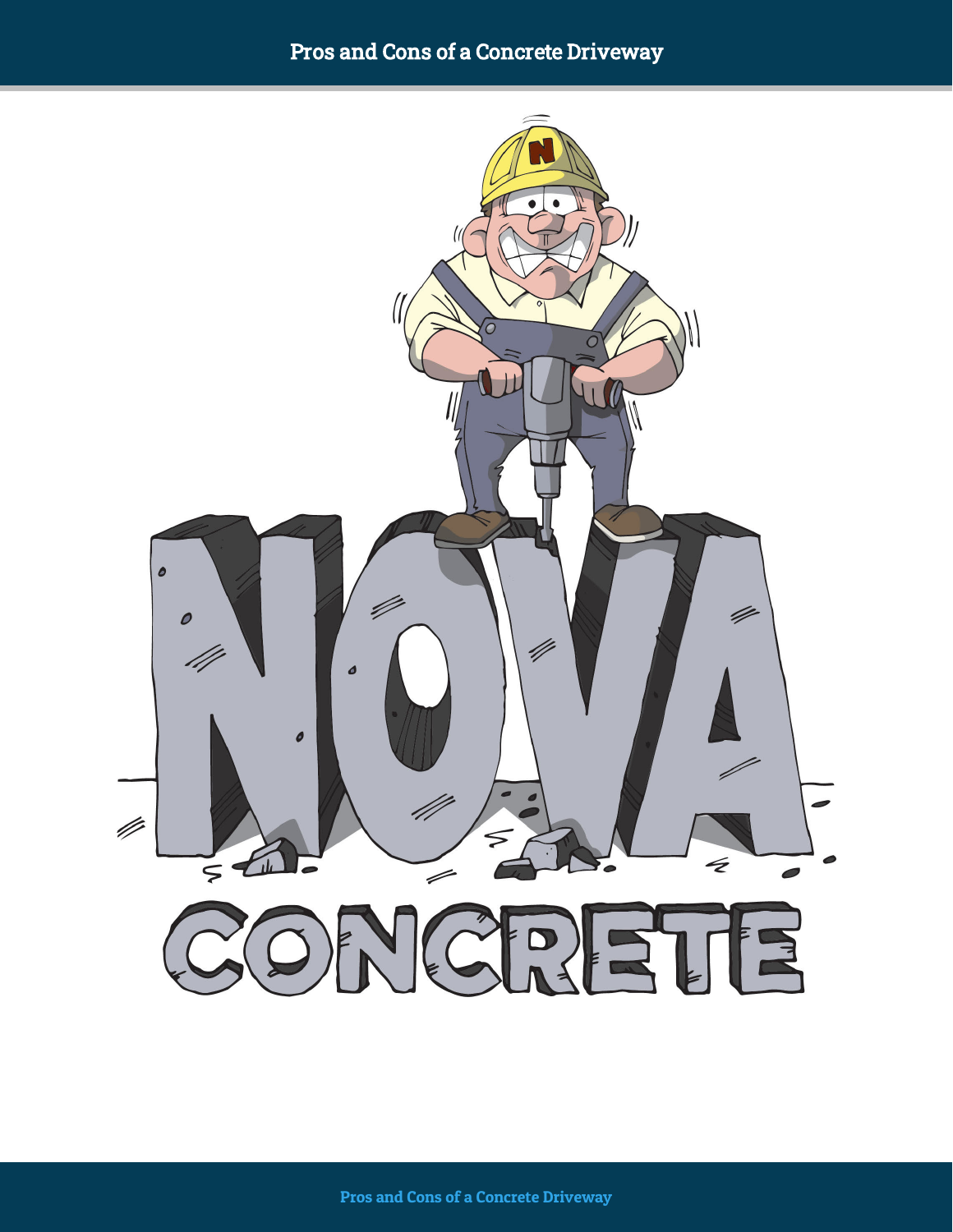#### Cons

- Concrete is not the most attractive building material, although color-etching and stamping are possible. These decorative treatments, though, require more maintenance and typically don't last as long as plain concrete.
- Concrete does require annual maintenance, especially sealing, to ensure the long life of the slab. Oils and fluids leaking from vehicles can cause stains that are difficult to remove.
- Concrete is not a very DIY-friendly material for large projects. Pouring a concrete driveway involves very hard labor, so for most people, professional installation is the best option.